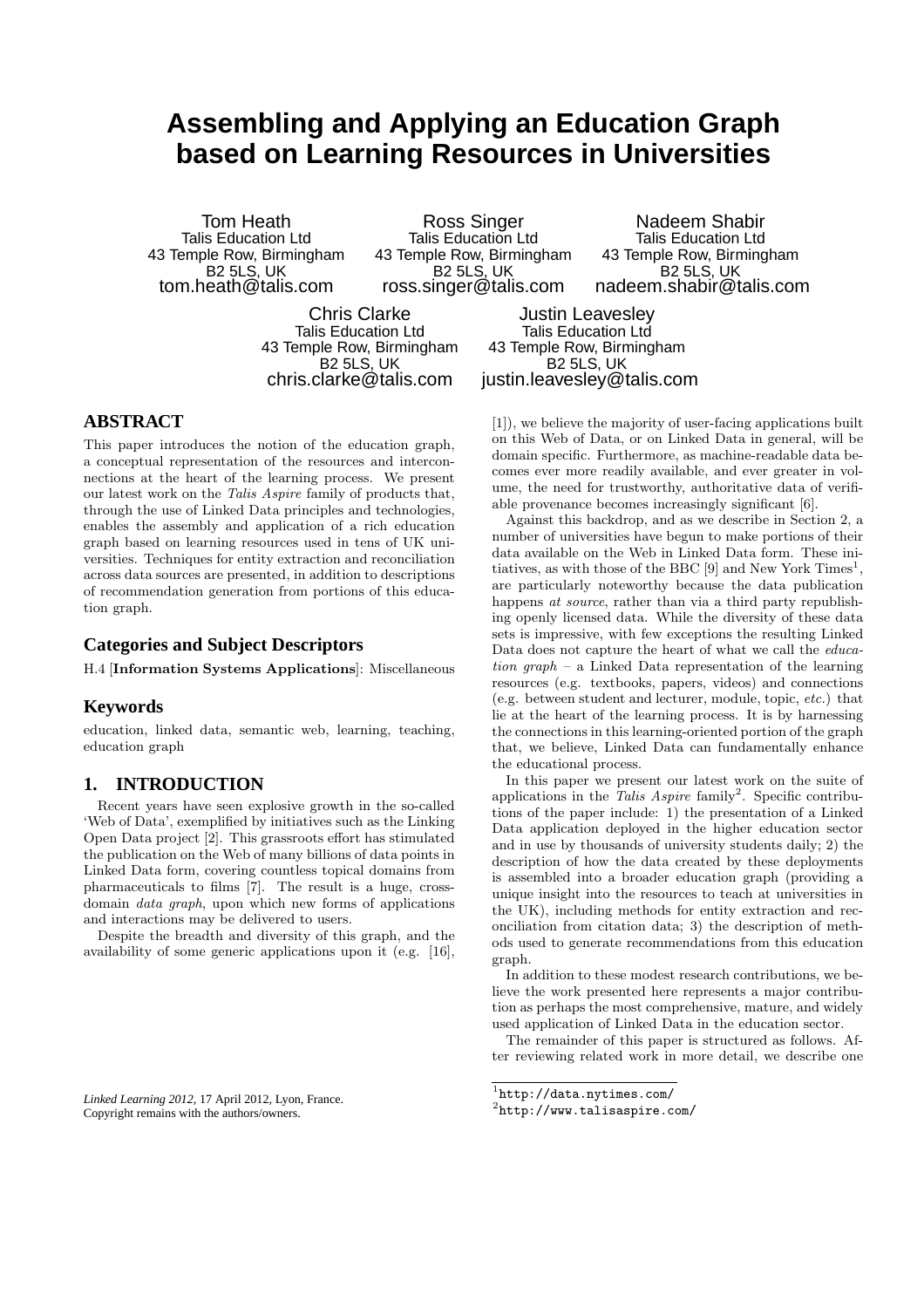of the applications in the *Talis Aspire* family, and detail the mechanisms used to build a substantial graph describing the resources used to teach higher education courses, from deployments of this application at a significant proportion of UK universities. In the latter sections of the paper we describe how we use this graph to develop novel applications for customers, and close by discussing avenues for ongoing and future research.

# **2. RELATED WORK**

Perhaps the most widely cited graph-based application at present is  $Facebook^3$ , which has become synonymous with the notion of a 'social graph', where interpersonal connections are used to enable or enhance online interactions between friends and acquaintances. Similar ideas have been applied to the field of research, through sites such as *IAmRe*searcher<sup>4</sup> and *Google Scholar*<sup>5</sup> which capture and utilize connections between researchers, such as co-authorship relationships.

In the field of learning and teaching specifically, the desire to discover and reuse educational resources (or 'learning objects') has produced a substantial body of work, and technical standards, devoted to describing these resources in the form of metadata records. The background to this trend, plus relevant standards (e.g. *Dublin Core*, *IEEE LOM*, *SCORM* ), have been described in detail elsewhere [4][11][14].

More recently, local initiatives [12] and broader collaborations (e.g. *Linked Universities*<sup>6</sup> ) have become a focal point and stimulus for higher education institutions publishing their data online according to Linked Data principles. The resulting data sets are broad in nature, ranging from courses to learning resources, bus stops and buildings, and are complemented by publication of cross-institutional datasets describing video lectures [5].

As introduced in Section 1, our approach differs from the majority of other work in the field by placing its primary emphasis on how the resource is situated within a specific learning context, such as its use on a particular course as recommended by a particular tutor. It is this rich collection of resources and interconnections, coupled with organising structures such as topic hierarchies, that we view as a prototypical *education graph*. In particular, we believe that the connections in such a graph, by virtue of being created by practising lecturers in the field, provide valuable indicators of, for example, the relevance and quality of learning resources. The next section introduces the *Talis Aspire Campus Edition* application from which this education graph is compiled. In later sections we discuss how this graph is applied to support additional applications.

# **3. TALIS ASPIRE CAMPUS EDITION**

In a previous paper [3] we introduced the *Talis Aspire* resource list management application, now known as *Talis Aspire Campus Edition*. This *software-as-a-service (SaaS)* application enables university lecturers to create and manage lists of learning resources associated with a particular module/course, and share these with students studying those

modules/courses. The benefits for students include a single point of access for multiple lists, and integration of the lists with library catalogues and institutional systems for electronic journal access.

From a technical perspective, *Campus Edition* is a native RDF application implemented in PHP and backed by a SaaS triplestore. The application exposes all lists and related information in RDF according to the Linked Data principles; where customers have chosen to do so, this data is publicly available on the Web<sup>7</sup>. Further implementation details are given in [3].

At present, *Campus Edition* is deployed to around 30 institutions in the UK and beyond; this translates to a market penetration of around one quarter of UK universities and a potential audience of several hundred thousand university students.

## **4. THE 'EDUCATION GRAPH'**

Each deployment of *Talis Aspire Campus Edition* results in the creation of a significant data set representing courses and/or modules available at that institution and the resources used to teach them. The data that makes up each of these *institutional graphs* remains in the ownership of the university, but is used in aggregate form to create a broader education graph, upon which we have developed additional services that can further enhance and complement the *Campus Edition* application (see Section 6).

# **5. ASSEMBLING THE EDUCATION GRAPH**

In this section we will detail some of the processes involved in building the education graph from lists of learning resources created in *Talis Aspire Campus Edition*. Broadly speaking, this is a two-stage process: the first consists of creating the institutional graph of resources and courses; the second of identifying and materialising points of intersection between these graphs to produce a coherent, interconnected whole.

# **5.1 The Institutional Graph**

The institutional graph has a number of components, such as: 1) the hierarchy of organisational units that offer courses (i.e. faculties, departments, schools), 2) the directory of modules/courses offered, and 3) the list of resources associated with each course. Items 1) and 2) are typically imported automatically into the *Campus Edition* system using data provided by the institution<sup>8</sup>, while the latter may be created by teaching staff or librarians through the Web interface, or imported from legacy systems.

In both the latter cases, recognition or provision of an identifier (e.g. ISBN, DOI) enables retrieval of data about the resource from other sources (such as an institutional library catalogue) in order to construct a resource description of acceptable quality. In other cases, such as where legacy resource lists have been imported, a degree of data cleaning may be required. Specifically, legacy data sources often refer

<sup>8</sup>We note that if more institutions adopted the approaches described in Section 2 this data could be sourced from the institutional Web site directly, with no manual intervention required by university staff to prepare this for import.

 $3$ http://www.facebook.com/

<sup>4</sup> http://www.iamresearcher.com/

<sup>5</sup> http://scholar.google.co.uk/

<sup>6</sup> http://linkeduniversities.org/lu/

 $7\,\mathrm{Example:}\,\,\mathrm{http://www.readinglists.manchester.ac.uk/}$ lists/40EB7382-C58E-9DF5-FE36-D6CD64ABDA83.rdf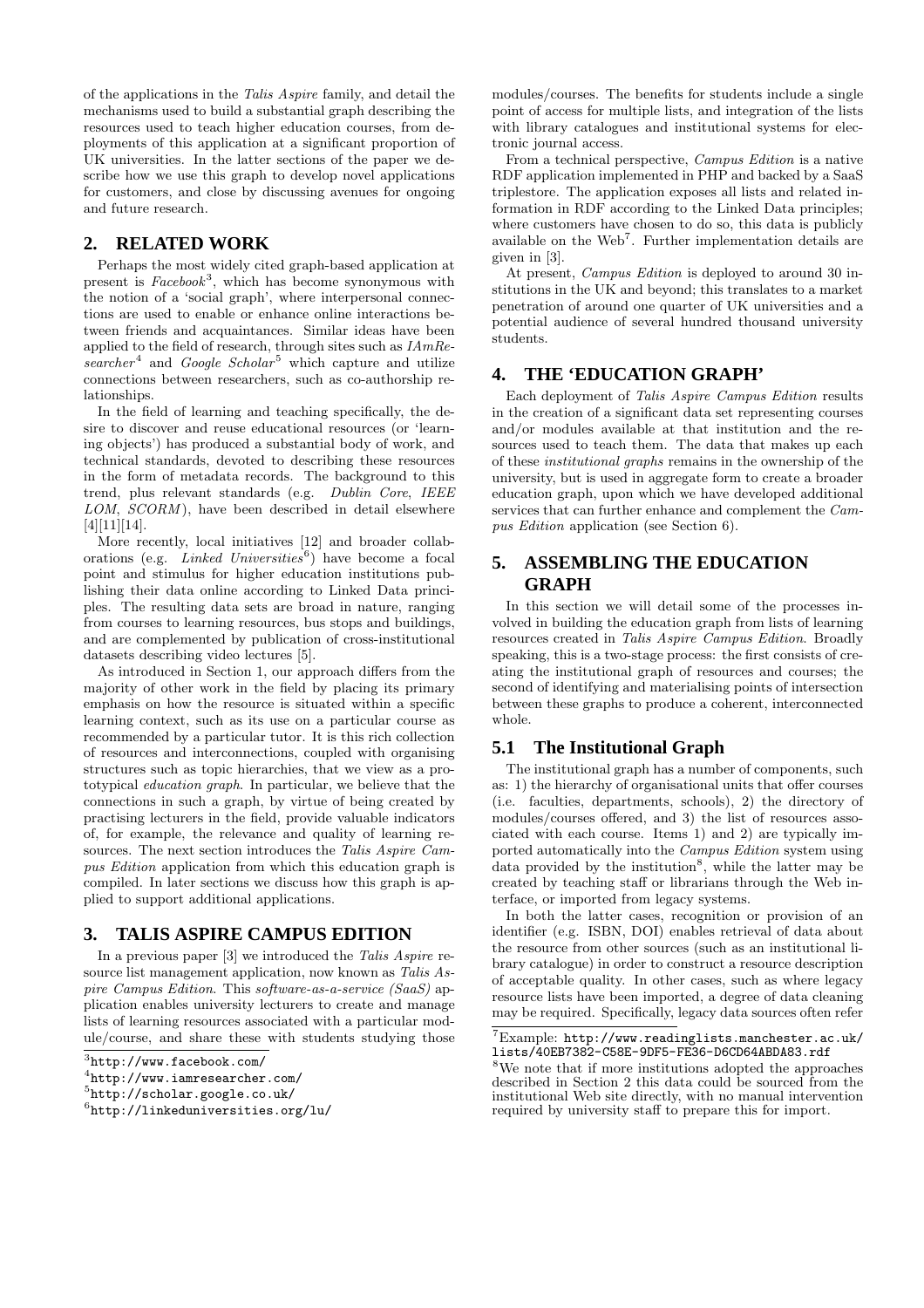to resources using bibliography-style citations in plain text, with no consistent style or additional structure. These references must be converted to structured data for integration into the institutional education graph. For such cases we have developed a comprehensive citation extraction framework.

#### *5.1.1 Extracting Bibliographic Data from Plain Text Citations*

We conceive of the citation extraction process as converting a textual citation to a small graph connecting authors to works, publication venues (journals, conferences, etc.) and publishers. These fragments naturally form leaves on the 'resource list tree' but also create the potential for *crosslist* clusters of resources that, for example, share the same publisher or topic.

This first stage of lifting plain text citations into graph form is achieved in the following way:

- 1. Citation strings are pre-processed using regular expressions to resolve simple syntactic quirks that cause issues in the next stage.
- 2. The cleaned strings are passed through a version of FreeCite<sup>9</sup> (itself based on the CRF++ library<sup>10</sup>) that has been heavily modified for our needs<sup>11</sup>.
- 3. The output from this Web service is cleaned again using regular expressions and returned as a JSON object.

Having obtained a clean, structured representation of a bibliographic record from plain text data, it is then passed through an entity reconciliation process. By taking advantage of data characteristics specific to the scholarly domain we believe we can implement a more effective approach than domain-neutral data linking frameworks, such as *Silk* [17].

#### *5.1.2 Entity Reconciliation across Data Sources*

The goal of this process is to match the record against high-quality reference data sources, thereby validating (or not) the accuracy of the record. These data sources are as follows:

- Open Library, the openly editable and openly licensed library catalogue, stored in a *Talis Platform*<sup>12</sup> hosted RDF store.
- OpenKB, a data set describing serials/journals, assembled in-house from sources such as  $\overset{\sim}{C}UFTS^{13}$ , Na*tional Library of Medicine*<sup>14</sup> and *SAO/NASA Astrophysics Data System*<sup>15</sup>, and stored in a triplestore based on *Apache Jena TDB/Fuseki*<sup>16</sup>. It is our intention to supplement these with additional sources, such as PubMed<sup>17</sup> and the *British National Bibliography*<sup>18</sup>.

•  $CrossRef^{19}$ , a data set of tens of millions of scholarly articles, stored in a MySQL database.

Records that describe books are compared against the Open Library data, where we attempt to match on a precise edition of a work. Scholarly articles are matched first against the OpenKB data set to retrieve additional data such as an ISSN of the periodical in which it appears. The enriched record is then used to search CrossRef for a fuller citation.

Through this process we build up an initial graph-like description of the resource, which in turn is used to reconcile the item description with those of other instances of the same *work* or *expression of a work* (to borrow *FRBR* terminology [15]) that already exist within *Talis Aspire Campus Edition*. Addressing this issue at an institutional level is, in fact, just one instance of a broader challenge that manifests when we unify multiple graphs. Therefore the same approach, described in Section 5.2, is used in both cases.

#### **5.2 Unifying the Institutional Graphs**

To enable reconciliation of resources at an institutional and super-institutional level, the system has a notion of *canonical resources*, to which instances of that work or expression on different lists can be mapped. This is achieved (at both institional level and above) by querying the existing data for canonical resources that share a unique identifier, such as an ISBN or DOI. On this basis, in a process akin to reasoning using *inverse functional properties* in OWL, it is possible to infer that two resources are in fact the same expression (of the same work). Where an identifier (and associated resource description) is not already present in the system, we use external data sources (such as Open Library) which maintain similar records relating works to the identifiers associated with their various manifestations.

Before the entity reconciliation process described above can take place, resource descriptions must be retrieved from the stores underlying each instance of *Talis Aspire Campus Edition*. This is achieved via the *OAI-PMH* <sup>20</sup> service provided by the Talis Platform, which returns lists of new or updated records to be passed to the entity reconciliation workflow. Once each resource has been mapped to a corresponding canonical resource in the unified data set, pointers are added back to its institution-level representation, thereby allowing all cross-institutional descriptions of a particular resource to be retrieved from the graph.

# **6. APPLYING THE EDUCATION GRAPH**

Having assembled a broader education graph from the set of institutional graphs, we apply this data set to a number of additional application domains: 1) a directory of high quality learning and teaching resources, 2) recommendations of related lists and resources. These applications are described in the sections below.

# **6.1 Talis Aspire Community Edition**

*Talis Aspire Community Edition*<sup>21</sup> is a publicly accessible view of portions of the broader education graph. It serves primarily as a searchable directory of high-quality learning and teaching resources, organised by discipline. Both

 $^{9}$ http://freecite.library.brown.edu/

 $^{10}$ http://crfpp.sourceforge.net/

<sup>11</sup>https://github.com/rsinger/free\_cite

<sup>12</sup>http://www.talis.com/platform/

<sup>13</sup>http://researcher.sfu.ca/cufts

 $14$ http://www.ncbi.nlm.nih.gov/books/NBK3827/table/ pubmedhelp.pubmedhelptable45/

 $\delta$ http://adsabs.harvard.edu/abs\_doc/journals.html

 $^{16}\text{http://incubator.append.erg/jena/}$ 

<sup>17</sup>http://www.ncbi.nlm.nih.gov/pubmed/

<sup>18</sup>http://www.bl.uk/bibliographic/datafree.html

 $19\overline{9}$ http://www.crossref.org/

<sup>20</sup>http://www.openarchives.org/OAI/

openarchivesprotocol.html

<sup>21</sup>http://community.talisaspire.com/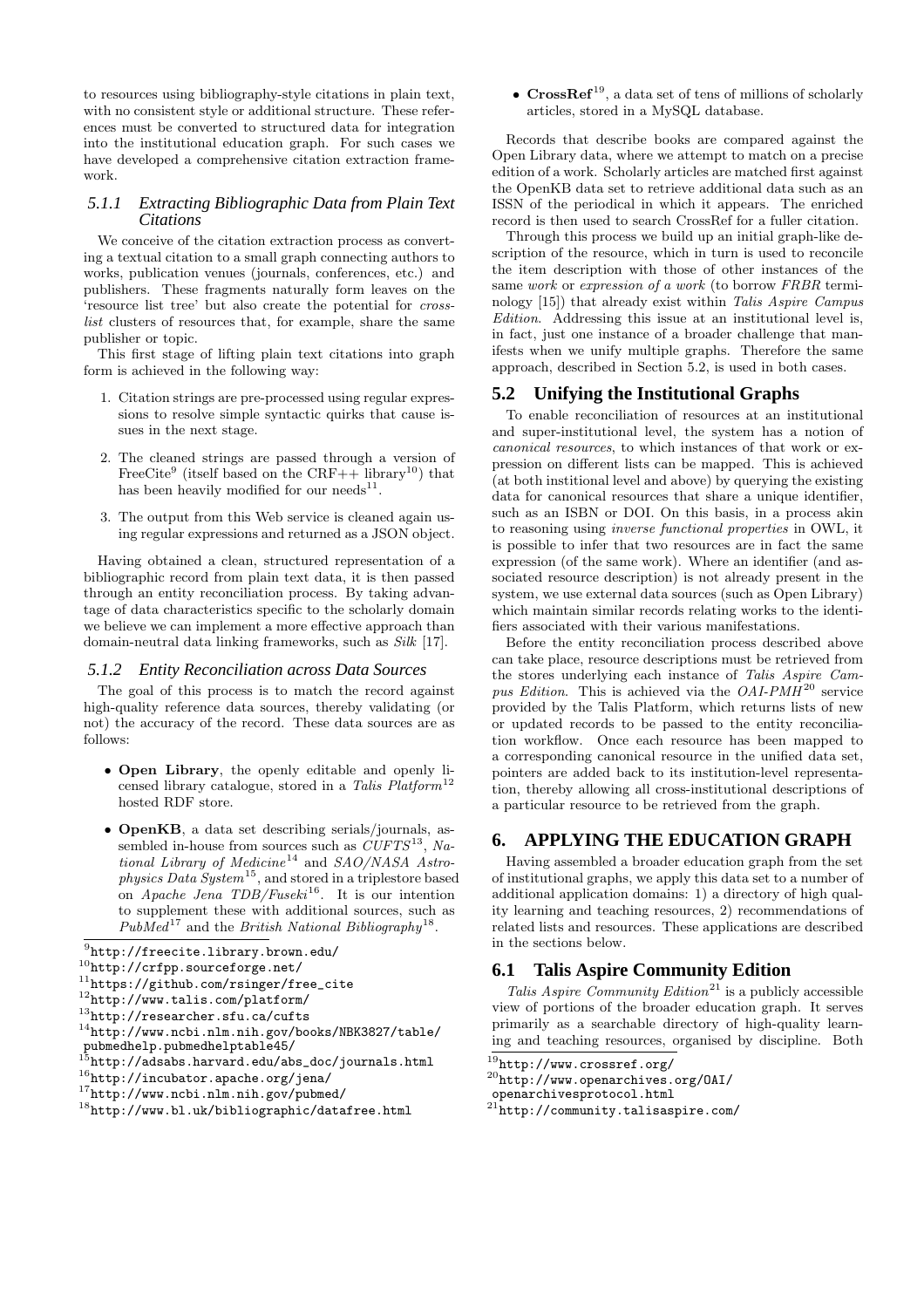the discipline-centric and resource-centric pages also link to resource lists (from participating universities) in that discipline or that include the particular resource, respectively. By surfacing the list–resource and list–institution relationships, the system provides indicators of provenance and therefore authority, while the compilation of the directory from lists of resources hand-picked by academic staff at universities ensures a quality baseline is achieved.

An additional feature of *Talis Aspire Community Edition* is the suggestion of recommended resources and related courses, as described below.

# **6.2 Recommendations from the Education Graph**

As would be expected, significant patterns are manifest in the assembled education graph, such which resources typically feature on particular types of courses and those resources which typically co-occur on the same lists. As originally envisioned in [13], we use this data and these patterns to generate two forms of recommendations, resourceto-resource and list-to-list, that are then surfaced in various ways within the *Talis Aspire* family of products.

#### *6.2.1 Resource-to-Resource Recommendations*

In the style of [10], we generate item-to-item recommendations based on item co-occurrence on resource lists. Specifically, each resource is associated with a set of all lists on which it occurs. The similarity between two resources is defined by the *Jaccard* coefficient [8] of their corresponding list sets, weighted by list length – i.e. co-occurrence of resources on longer lists is given less weight then co-occurrence on short lists.

Recommendations generated in this fashion are surfaced in two ways: directly on resource pages in *Talis Aspire Community Edition* (see Figure 6.2.1) and in *Talis Aspire Campus Edition* via a *Community Edition* widget. One interface design challenge we have faced is in how to communicate the source of these recommendations to users. Specifically, in a system based on lists selected by authoritative sources (i.e. university lecturers), the label "recommended resources" can be misleading and an alternative must be chosen carefully.

#### *6.2.2 List-to-List Recommendations*

Using the same approach as for resource-to-resource recommendations we also generate list-to-list recommendations. In this case, the Jaccard coefficient of similarity between two lists is computed based on the items on those lists. List-tolist recommendations are exposed through a 'related courses' feature in *Talis Aspire Community Edition*, as shown in Figure 6.2.2.

#### *6.2.3 Recommendation Implementation*

Given that our item-to-item and resource-to-resource recommendations are, in effect, the mirror image of each other, both can in principle be computed from the same input matrix. In practice, the relevant portion of the matrix is selected and keyed off the list or resource URI, as appropriate, and passed as input to the first of multiple, sequential *mapreduce* jobs run on *Apache Hadoop MapReduce*<sup>22</sup>. As part of the recommendation generation process, we prune sparse portions of the matrix (of which there are many), to reduce the overall number of comparisons.





 $Gn$ 

This resource often appears with



Book: 2 courses

Book: 2 courses



Figure 1: Related resource recommendations in Talis Aspire Community Edition.

 $^{22}$ http://hadoop.apache.org/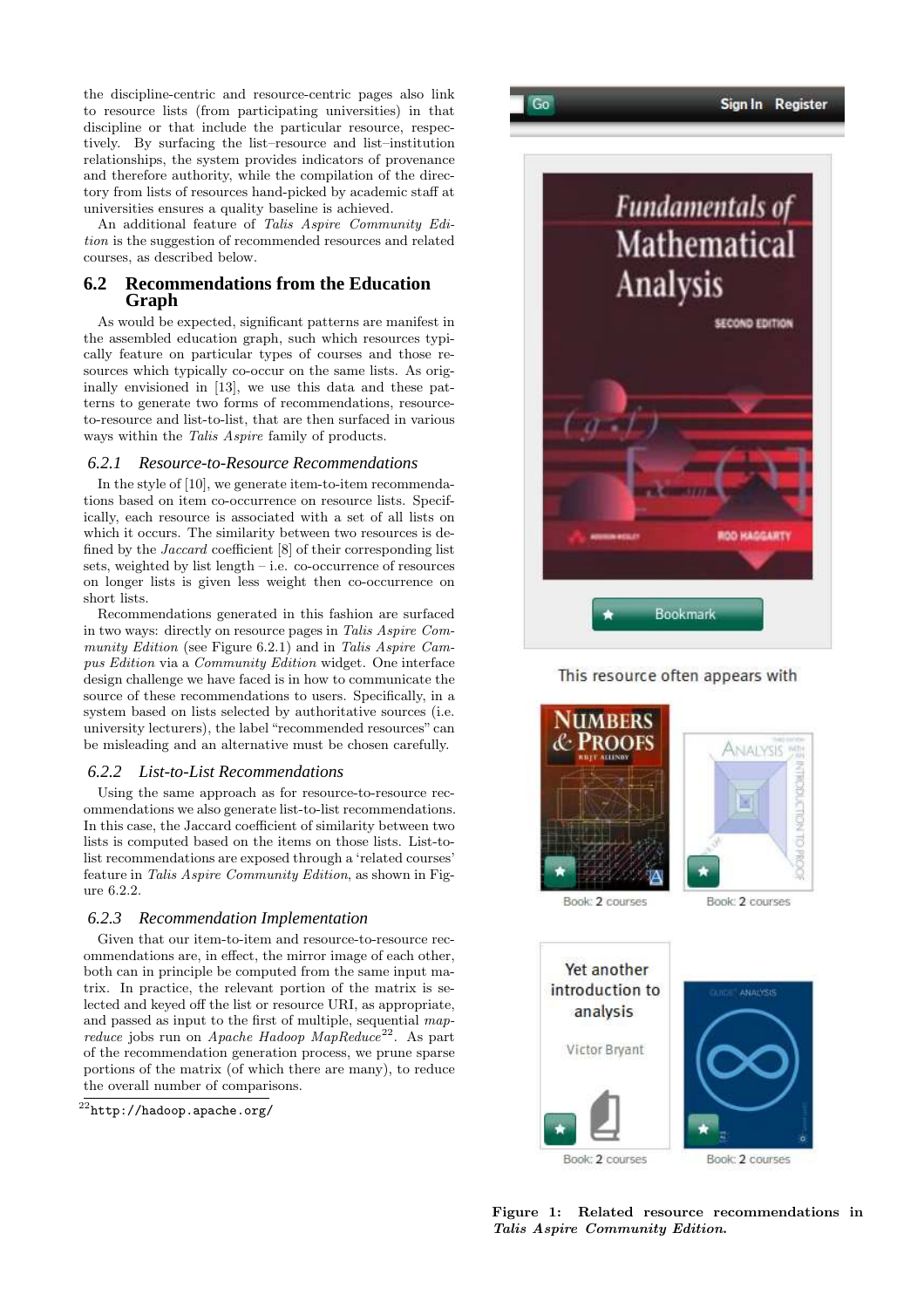

Figure 2: Related course recommendations in Talis Aspire Community Edition.

It is also pertinent to mention that when discussing resources/items in the context of recommendations, we are referring to works rather than expressions of works. This approach was a direct response to our finding that different expressions of the same work were being recommended, due to their co-occurrence with the same items on different lists. Different expressions are mapped to the same work using the approach described in Section 5.2.

#### **7. DISCUSSION AND FUTURE WORK**

In this paper we have presented the latest developments related to *Talis Aspire*, a family of products that enable the creation of institutional graphs describing the resources, and resource lists, at the heart of the learning and teaching process. The foundation of the *Talis Aspire* product family on Linked Data principles and technologies enables the assembly of these institutional graphs into a broader education graph, using the entity extraction and reconciliation processes described above. This assembled education graph is able to deliver richer insights that are not feasible with data from one university alone. Two examples of such have been presented in this paper: resource and list recommendations, and the *Community Edition* directory of learning and teaching resources, both of which reveal sector-level patterns in the usage of learning and teaching resources.

In ongoing research we are exploring the potential for additional services based on this education graph that can further enhance the *Campus Edition* product for customers, with the aim of helping universities fundamentally enhance the learning experience for students. Underpinning this strand of research is a new data warehousing infrastructure that enables us to easily gain insight into, and investigate novel applications of, the education graph. Again, the use of Linked Data principles and technologies, particularly the inherently flexible RDF data model, has made the construction of this data warehouse rather trivial.

From a technical perspective, our ongoing research also involves development of a high-performance triplestore based on *MongoDB*<sup>23</sup>, *without* support for ad-hoc SPARQL queries.

The rationale for this approach stems from our experience of developing applications that use a limited number of 'canned' queries, each of which is of a predictable form. This brings two benefits: firstly, *a priori* knowledge of queries allows pre-computation of all possible result sets for a given data set; secondly, the underlying infrastructure does not need to be capable of answering arbitrary queries, which can bring performance benefits such as reduced indexing requirements at load/update time. As a further benefit, the availability of native map-reduce capabilities in MongoDB can reduce the complexity inherent in exporting, transferring, and preprocessing RDF data for use within e.g. Hadoop MapReduce.

An additional insight from our experiences of developing graph-based applications is as follows: the internal representation and storage mechanisms for graph-centric data within applications is of rather less significance than the ability to process, transform, and merge graphs based on a common data model. It is at this inter-application layer that RDF and Linked Data can bring greatest benefits, but this says nothing about how the data underlying an application should be stored and queried.

In future research we would like to revisit the existing applications of the education graph, to more deeply understand their impact on users. For example, it is our goal to formally evaluate the quality of our current recommendations and investigate potential enhancements to the algorithms adopted and developed in the first iteration of the system. Specific issues worthy of investigation include the value (or otherwise) of weighting based on list length, and whether an additional *list position* function we employ could be enhanced by exploiting list section structure and section sequences into the algorithm. In addition, a deeper understanding of the various functions that can be served by these recommendations, e.g. assisting learners with resource discovery vs. assisting teachers with list creation, would be of great benefit in informing future development of the products.

# **8. ACKNOWLEDGMENTS**

We would like to acknowledge all customers of *Talis As-*

 $^{23}$ http://www.mongodb.org/